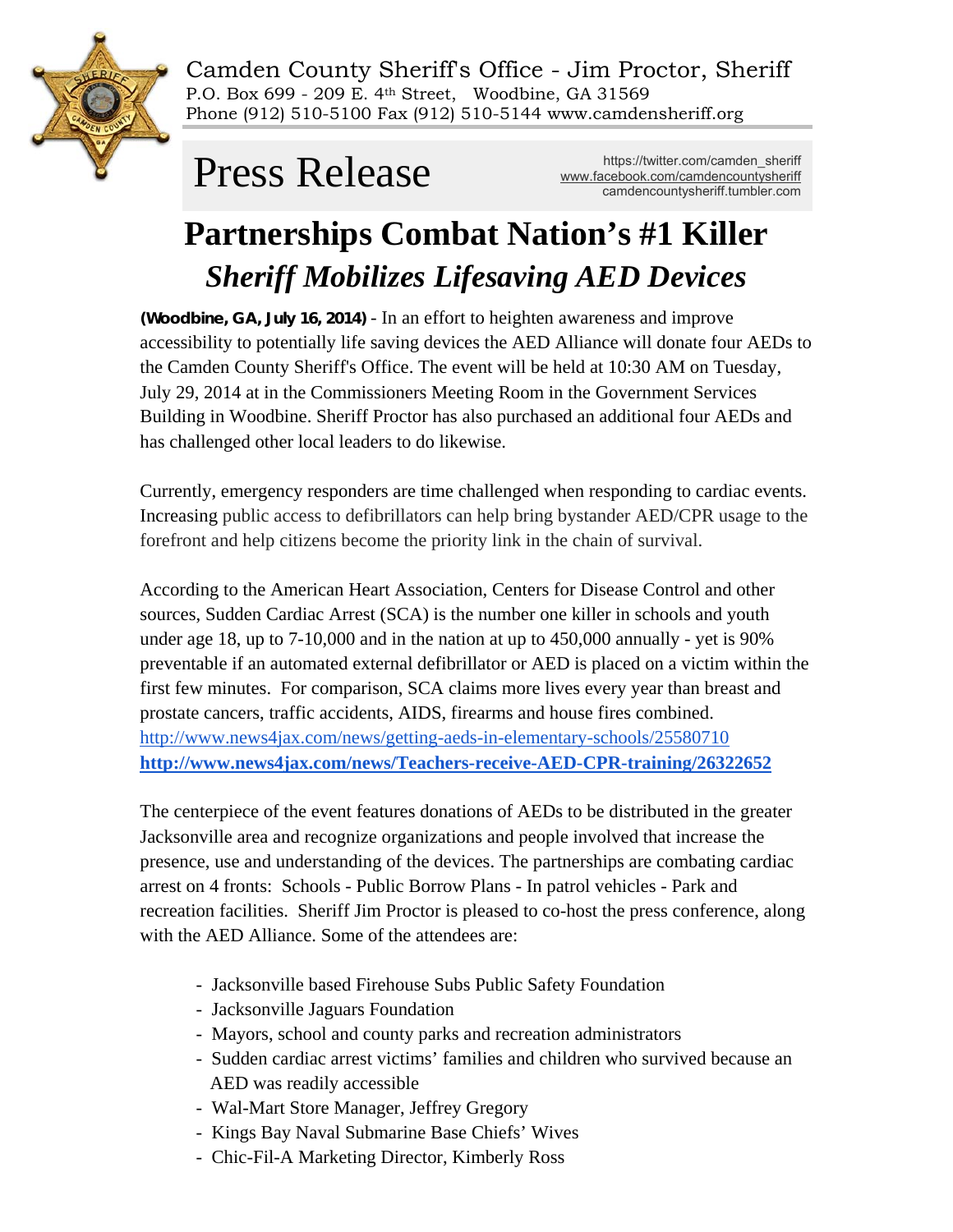- Fraternal Order of Eagles
- Georgia Power Company

#### **All media in the greater Jacksonville area and beyond are invited to attend.**

At 3:00 PM on Tuesday, July 29, 2014 in the Commissioners Meeting Room in the Government Services Building on Courthouse Square in Woodbine.

### **MEDIA CONTACTS:**

Becky Cohn AED Alliance 912-882-6869 [info@aedpetitionnow.org](mailto:info@aedpetitionnow.org)

Capt. William Terrell Public Information Officer Camden County Sheriff's Office Board of County Commissioners 912-510-5100 [wterrell@co.camden.ga.us](mailto:wterrell@co.camden.ga.us)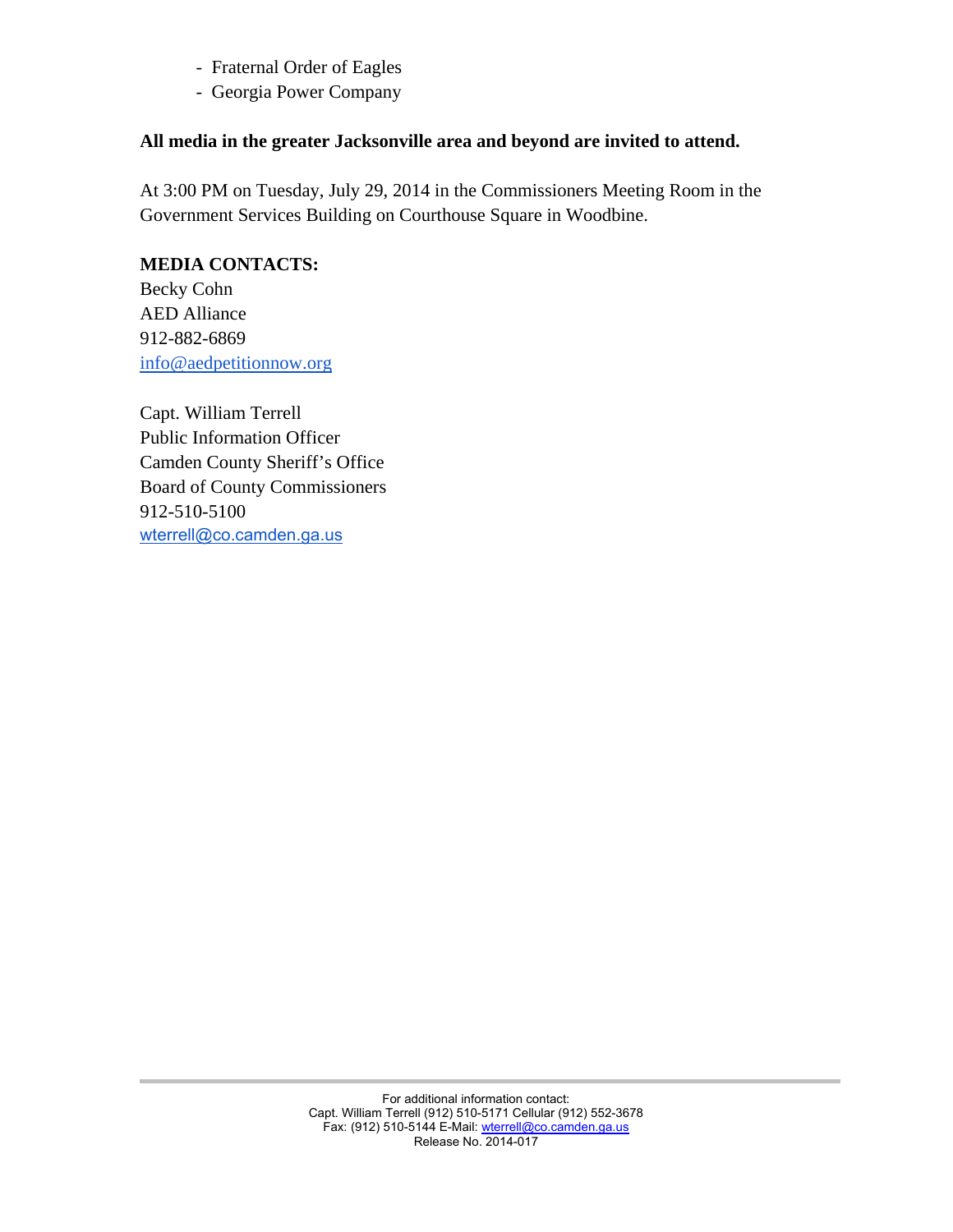#### **BACKGROUND INFORMATION AED ALLIANCE, INC.**

Andrew Cohn was 15 years old and the youngest of four boys. He had a perfectly healthy heart until a glancing collision with a base runner while playing baseball. This sent his heart into a fatal irregular heartbeat, called Commotio Cordis that caused his death. Had an automated external defibrillator (AED) been available for Andrew, he would most likely be with us today.

Andrew's parents, Harold and Becky Cohn learned, according to the Center for Disease Control, American Heart Association and other sources, sudden cardiac arrest (SCA) is the leading cause of death of youths in schools under age 18 (7-10,000 annually) and in the nation (up to 450,000 annually). One of the leading causes of SCA in healthy appearing children is they have an undetected heart abnormality. Only a shock from a defibrillator or AED can correct this arrhythmia; chest compressions alone will not work. Incredibly, the chance of surviving is as high as 90% if a shock is applied from an AED, a portable lunch-box-size device, within the first 3-5 minutes, but the odds of a patient surviving decrease by 10% each minute thereafter. The average national 911 response time is currently 10-12 minutes. Early defibrillation or shock with an AED is the key to both survival and avoiding brain damage and or death in these patients.

SCA is not age discriminatory. Additionally, African Americans are twice at risk for cardiac arrest and twice as likely not to survive. It's the number one killer in African American women. The most interesting thing about AEDs is that anyone can be easily trained to use them and they will not shock anyone by mistake.

This compelled the Cohn's to create a nonprofit organization providing public accessibility to AEDs, sparing families and communities the needless and tragic loss of a loved one. A concept evolved which is named the "Borrow an AED" plan. This enables church groups, travel ball teams and any groups that gather to check out an AED for free from local Fire and Rescue Stations to safeguard themselves and people at their destinations. Via a generous in-kind donation from Firehouse Subs Public Safety Foundation, Camden County, Georgia implemented the first Borrow an AED plan in the nation. The Borrow plan received national innovative recognition awards from the National Association of Counties, Georgia Trend magazine, Association County Commissioners of Georgia and many other publications. California, Arizona, and Pennsylvania have implemented Borrow plans and Alliance stakeholders are ramping up bold, aggressive measures to expedite the Borrow plan nationwide.

AED Alliance, created "AEDiva," who with your help, will become a new super-heroine and the "Smokey Bear" for AED advocacy and awareness. This link is the: 30 PSA <http://www.youtube.com/watch?v=lEM-C62JxaM&feature=youtu.be>

AED Alliance, in conjunction with Valdosta State University's International Revue Board, completed the first benchmark survey measuring the public's awareness of SCA and AEDs. 84% do not know exactly what either is, which is the # 1 constraint you would help overcome. AED Alliance is one of 25 organizations out of 200 applicants that were selected to receive a grant from the Georgia Center of Nonprofits and St. Marys United Methodist Church Foundation. The two year grant is for intense classroom training provided by expert consultants that critique virtually every aspect of becoming a topflight nonprofit.

Another example for the urgent need for successful collaboration is the ongoing national billboard awareness initiative. Clear Channel Outdoor was so inspired by the mission's proposal; they shared the billboards, at no cost, with their competitors. The AED Alliance collected 50 pictures of both victim and survivors representing each state. Coupled with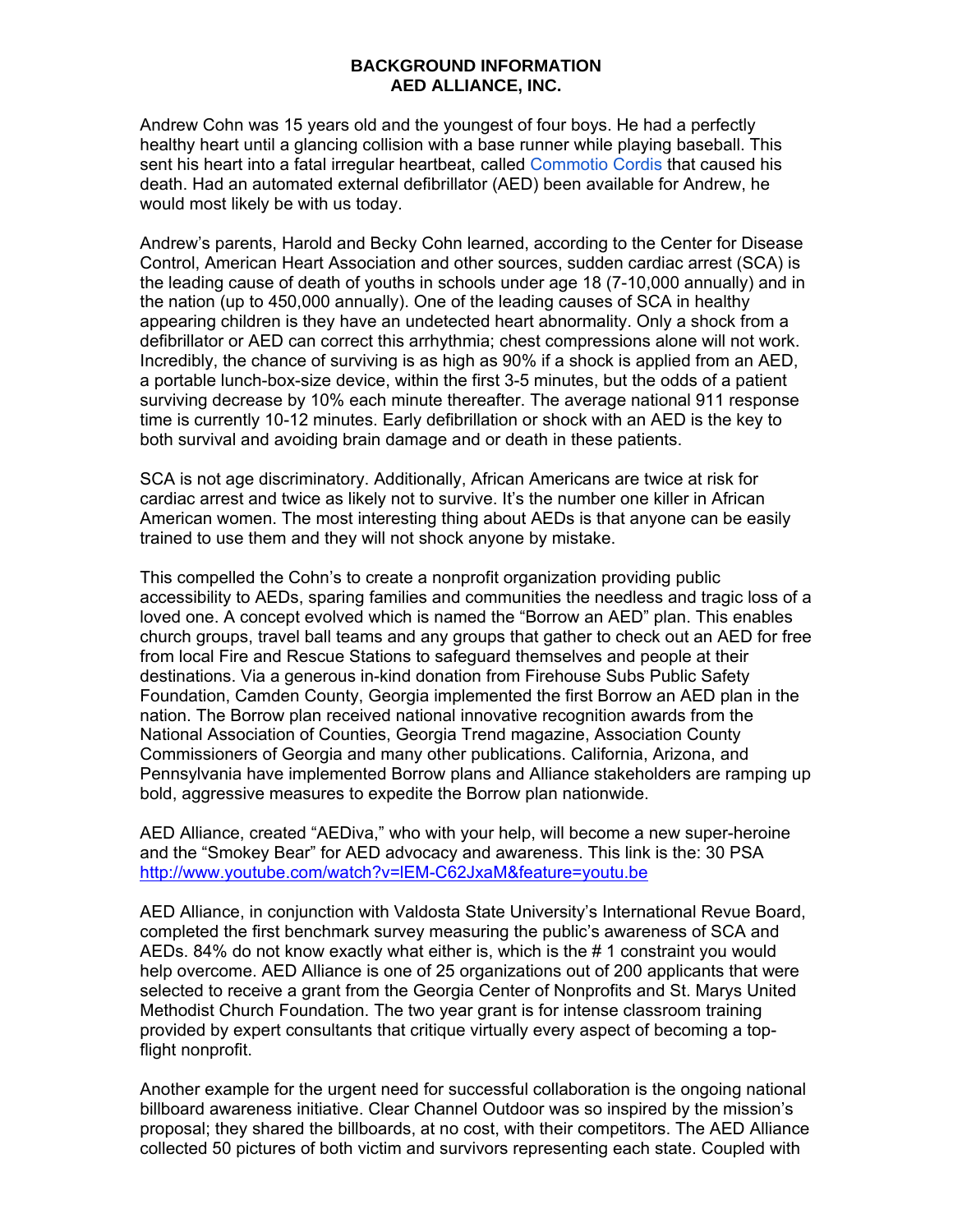Lamar Outdoor, the pictures are now in rotation on 3,000 digital billboards nationally with messages for the need of having easy public access to AEDs in schools and where people may gather.

#### **MISSION STATEMENT**

Our lifesaving mission is to increase the presence, use and understanding of automated external defibrillators (AEDs) worldwide.

#### **VISION STATEMENT**

Easy access to urgent life-saving AEDs worldwide, making AED a household word just like CPR.

#### **VALUE STATEMENT**

We value schools and public gathering places having tangible and vital life saving devices that deliver measurable results. What value can anyone place on a cure for any illness where the chance of survival is as high as 90% upon being diagnosed?

#### **WHAT WE DO**

**GOAL A**: Ensure all U.S. schools have at least one AED and implement CPR/AED curriculum by 2014; to make the term AED as familiar as CPR

**GOAL B**: One AED in each 3,141 counties across the country as a foundation to build on

to establish the Alliance public "Borrow an AED" program.

**GOAL C**: Transition out-of-hospital cardiac survival rate from 8% nationally to 74% (based on data from Center for Disease Control for facilities equipped with AEDs)

**GOAL D**: During 2013 transition from advocate/activist organization to a fulfillment organization whose services are no longer needed by 2017.

**GOAL E**: By accomplishing our goals, countries worldwide will have a successful template to emulate.

For more information please visit [www.aedalliance.org](http://www.aedalliance.org/)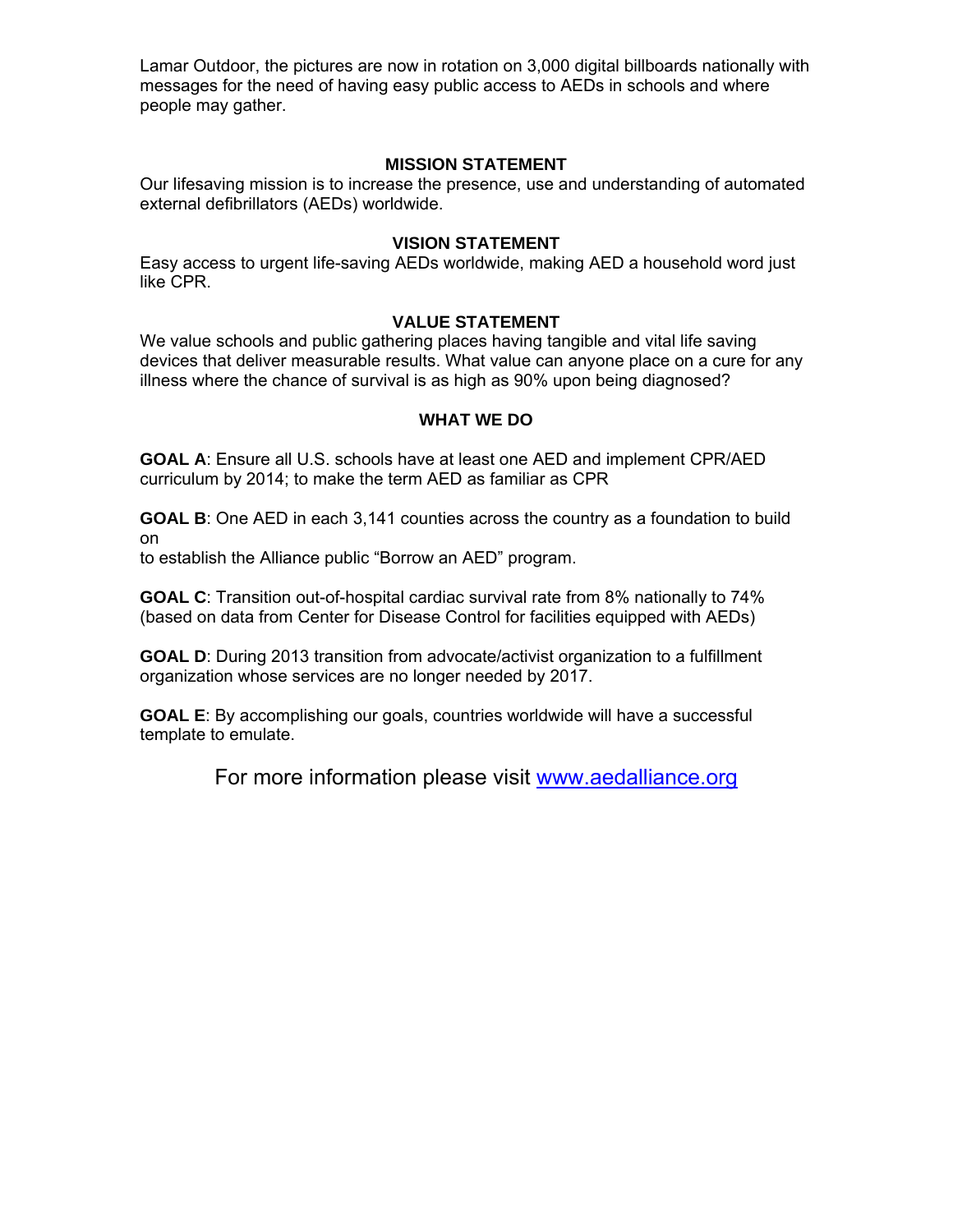

#### **Benchmark Survey Results and Recommendations**

Non-profit organization, AED Alliance, in conjunction with Valdosta State University's partnership, is finalizing the first benchmark survey measuring public awareness. "The first constraint is lack of public awareness that we are finding ways to overcome", AED Alliance Director, Becky Cohn said. Thus far:

- 84% do not know exactly what an AED is
- 91% do not know what SCA stands for
- 79% do not know what BLS stands for (Basic Life Support)
- 94% know what CPR stands for
- 89% had some college education or a degree, some post-graduate education or graduate degrees
- The age group with the highest percentage of respondents was 45-54
- 59.6% of respondents have some type of healthcare background.
- 51.6% of respondents think that drug abuse is the #1 killer of students under 18; 22.4% blame causes other than cardiac arrest.
- 82.3% feel all public schools should have AEDs; 13.3% were unsure; 4.4% feel they should not
- 81.1% feel a combination of state government, via funded or unfunded mandates; local school districts and individual schools should cover the cost.
- 19.9% feel the general public or private individuals should help cover the cost

"Future surveys need to reveal AED awareness equal to that of CPR by 2014, and is one of AED Alliance's goals," said Board member Dr. Christopher Snyder, Chief of Pediatric Cardiology Electrophysiology at Rainbow Babies/University Hospitals in Cleveland Ohio: Visit us a[t](http://www.uhhospitals.org/) [www.UHhospitals.org](http://www.uhhospitals.org/) Only 8% survive out-of-hospital SCA yet facilities with AED accessibility, report 74% resuscitation rates. Having the chain-of-survival ingrained in society will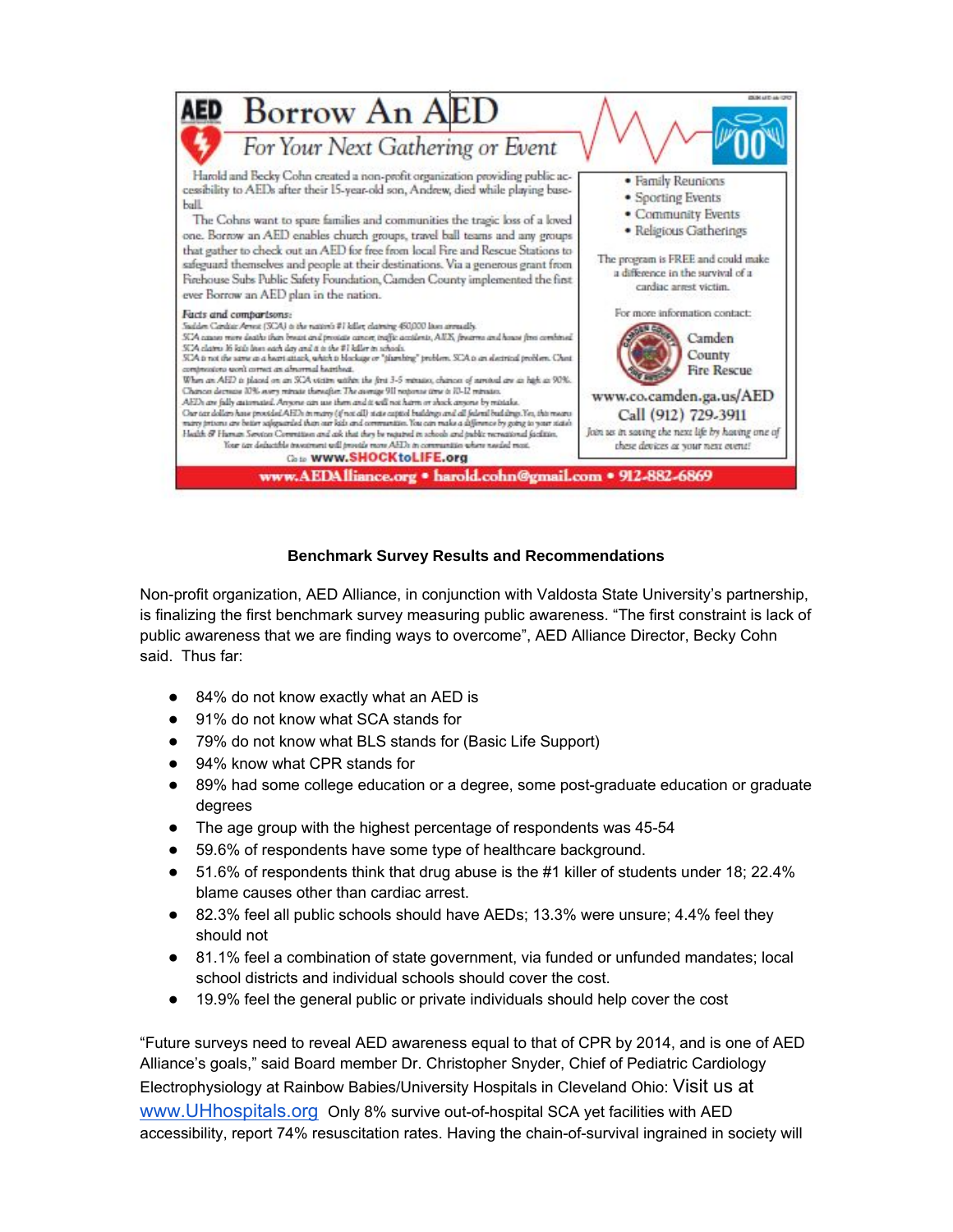result in saving 74% of lives currently lost each year. It will reverse the process of losing lives needlessly by turning tragedies into triumphs," he continued.

For the complete survey and to help make greater AED accessibility through the AED Alliance public "Borrow an AED" plan, visit: [www.SHOCKtoLIFE.com](http://www.shocktolife.com/)



For every minute that passes without defibrillation, the victim's chance of survival decreases by about 7-10 percent.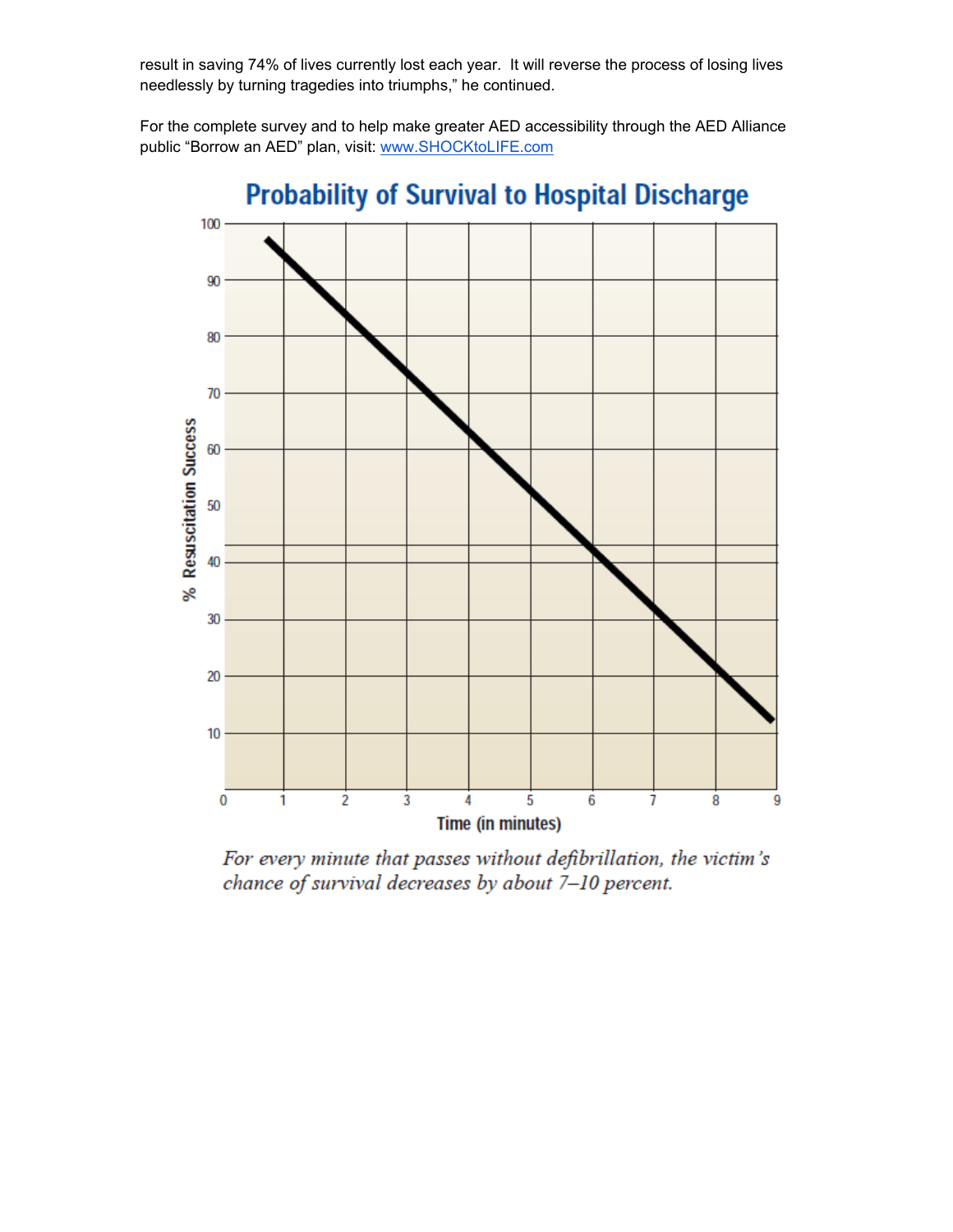## **Cost per child by state assuming no AEDs exist in public schools Based on AED cost of \$1,500 each**

|              | # Schools | <b>Total Cost</b> | Avg cost<br># Students<br>per child     |      |
|--------------|-----------|-------------------|-----------------------------------------|------|
| Alabama      | 1,563     | 2,344,500         | 730,875                                 | 3.21 |
| Alaska       | 530       | 795,000           | 133,933                                 | 5.93 |
| Arizona      | 2042      | 3,063,000         | 1,012,068                               | 3.03 |
| Arkansas     | 1166      | 1,749,000         | 454,523                                 | 3.84 |
| Calif.       | 9,324     | 13,986,000        | 6,298,928                               | 2.22 |
| Colorado     | 1,734     | 2,601,000         | 756,912                                 | 3.43 |
| Connecticut  | 1,271     | 1,906,500         | 574,012                                 | 3.32 |
| Delaware     | 208       | 312,000           | 117,668                                 | 2.65 |
| Florida      | 3629      | 5,443,500         | 2,587,554                               | 2.11 |
| Georgia      | 2487      | 3,730,500         | 1,522,611                               | 2.45 |
| Hawaii       | 284       | 426,000           | 183,609                                 | 2.32 |
| Idaho        | 703       | 1,054,500         | 251,712                                 | 4.19 |
| Illinois     | 4493      | 6,739,500         | 2,100,403                               | 3.12 |
| Indiana      | 2024      | 3,306,000         | 1,018,811                               | 2.98 |
| lowa         | 1512      | 2,268,000         | 481,226                                 | 4.71 |
| Kansas       | 1445      | 2,167,500         | 468,510                                 | 4.63 |
| Kentucky     | 1474      | 2,211,000         | 631,334                                 | 3.49 |
| Louisiana    | 1574      | 2,631,000         | 727,594                                 | 3.24 |
| Maine        | 710       | 1,065,000         | 201,651                                 | 5.28 |
| Maryland     | 1424      | 2,136,000         | 869,113                                 | 2.46 |
| Mass.        | 1934      | 2,901,000         | 980459                                  | 2.96 |
| Michigan     | 4126      | 6,189,000         | 1,745,308                               | 3.55 |
| Minn.        | 2637      | 3,955,500         | 842,854                                 | 4.69 |
| Miss.        | 1055      | 1,582,000         | 493,540                                 | 3.21 |
| Missouri     | 2439      | 3,658,500         | 916,842                                 | 3.99 |
| Montana      | 870       | 1,305,000         | 148,356                                 | 8.81 |
| Nebraska     | 1294      | 1,941,000         | 285,842                                 | 6.79 |
| Nevada       | 563       | 844,500           | 385,492                                 | 2.19 |
| New Hamp.    | 475       | 712,000           | 207,417                                 | 3.44 |
| New Jersey   | 2,481     | 3,721,500         | 1,380,753                               | 2.69 |
| New Mexico   | 828       | 1,242,000         | 323,066                                 | 3.84 |
| N. Carolina  | 2,279     | 3,418,000         | 1,360,209                               | 2.51 |
| N. Dakota    | 567       | 850,500           | 102,233                                 | 8.32 |
| Ohio         | 4237      | 6,355,500         | 1,840,390                               | 3.45 |
| Oklahoma     | 1,831     | 2,746,500         | 626,159                                 | 4.39 |
| Oregon       | 1304      | 1,956,000         | 543,800                                 | 3.59 |
| Pennsylvania | 3303      | 4,954,500         | 1,821.15                                | 2.72 |
| Rhode Isl.   | 344       | 516,000           | 157,362                                 | 3.28 |
| S.Carolina   | 1177      | 1,765,500         | 699,198                                 | 2.52 |
| S.Dakota     | 765       | 1,417,500         | 125,537                                 | 9.14 |
| Tennessee    | 1693      | 2,539,500         | 912,124                                 | 2.78 |
| Utah         | 899       | 1,348,500         | 491,206                                 | 2.74 |
| Vermont      | 393       | 589,500           | 99,103                                  | 5.95 |
| Virginia     | 2093      | 3,139,500         | 1,192,205                               | 2.63 |
| Washington   | 2283      | 3,424,500         | 1,021,349                               | 3.35 |
| W. Virginia  | 820       | 1,230,000         | 281,215                                 | 4.37 |
| Wisconsin    | 2,285     | 3,427,500         | 879,825                                 | 3.91 |
| Wyoming      | 393       | 589,500           | 85,670                                  | 6.88 |
| D.C.         | 209       | 313,000           | 78,057                                  | 4.02 |
|              |           |                   | <b>National Average Cost Per Child:</b> | 3.75 |

Administered by AED Alliance, Inc. a 501( c ) 3 Organization Resource Data From: EDUCATION BUG.COM 2011 Resources: Educationbug.com & Ellen Murphy, Executive Director, STAR Foundation, Inc.